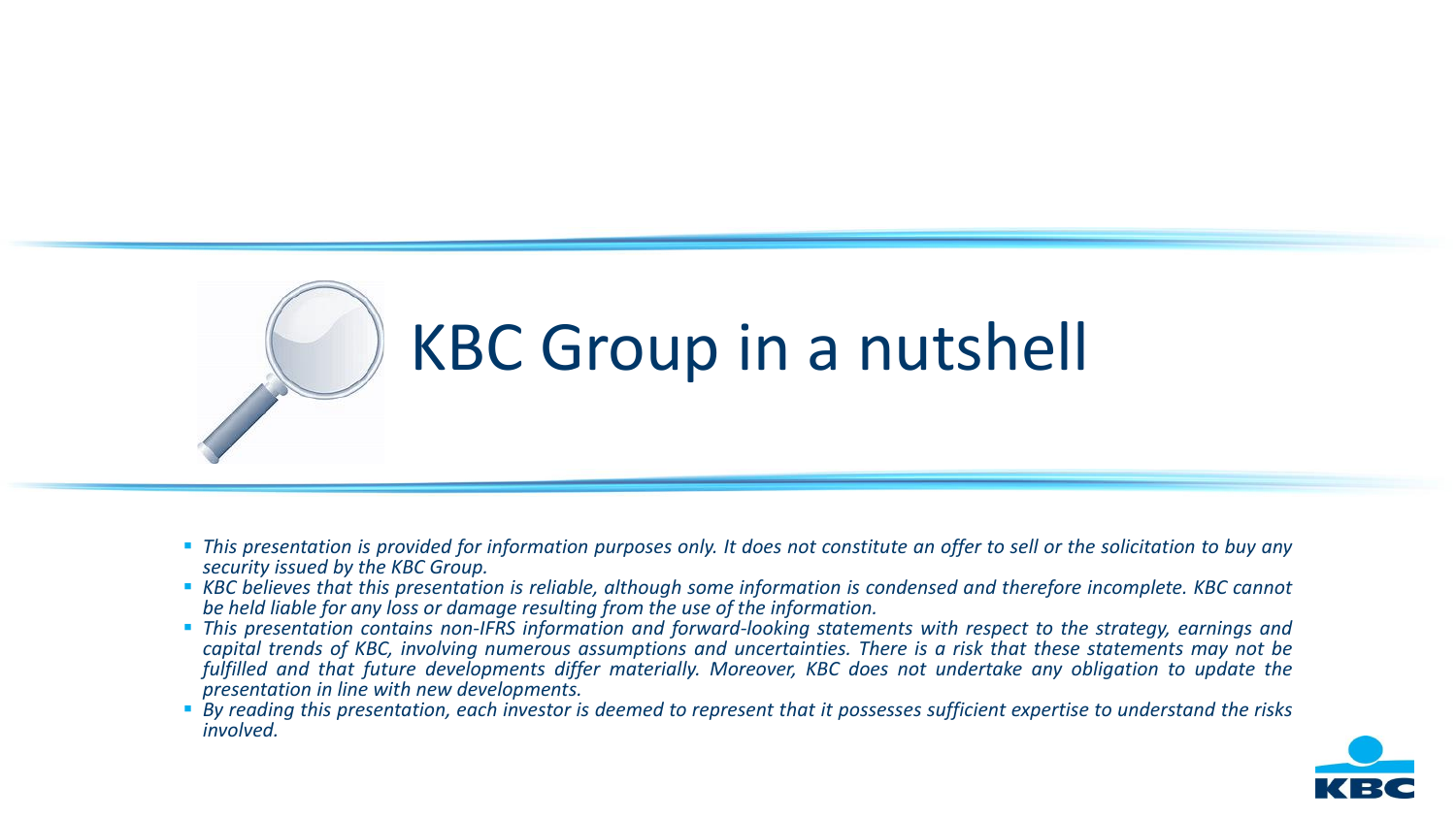# KBC Group in a nutshell (1)

### ✓**We want to be among Europe's best performing financial institutions! By achieving this, KBC wants to be the reference in bank-insurance in its core markets**

- We are a leading European financial group with a focus on providing bank-insurance products and services to retail, SME and mid-cap clients, in our core countries: Belgium, Czech Republic, Slovakia, Hungary, Bulgaria; for Ireland, sale agreements were signed (not yet completed).
- As a result of the (potential) withdrawal from Ireland, arising M&A opportunities beyond our core markets may be assessed (for approval of the Board of Directors) taking into account very strict strategic, financial, operational & risk criteria

### ✓**Diversified and strong business performance**

#### **… geographically**

- Mature markets (BE, CZ, IRL) versus developing markets (SK, HU, BG)
- Robust market position in all key markets & strong trends in loan and deposit growth

#### **… and from a business point of view**

- An integrated bank-insurer
- Strongly developed & tailored AM business
- Strong value creator with good operational results through the cycle
- Unique selling proposition: in-depth knowledge of local markets and profound relationships with clients
- Integrated model creates cost synergies and results in a complementary & optimised product offering
- Broadening 'one-stop shop' offering to our clients











2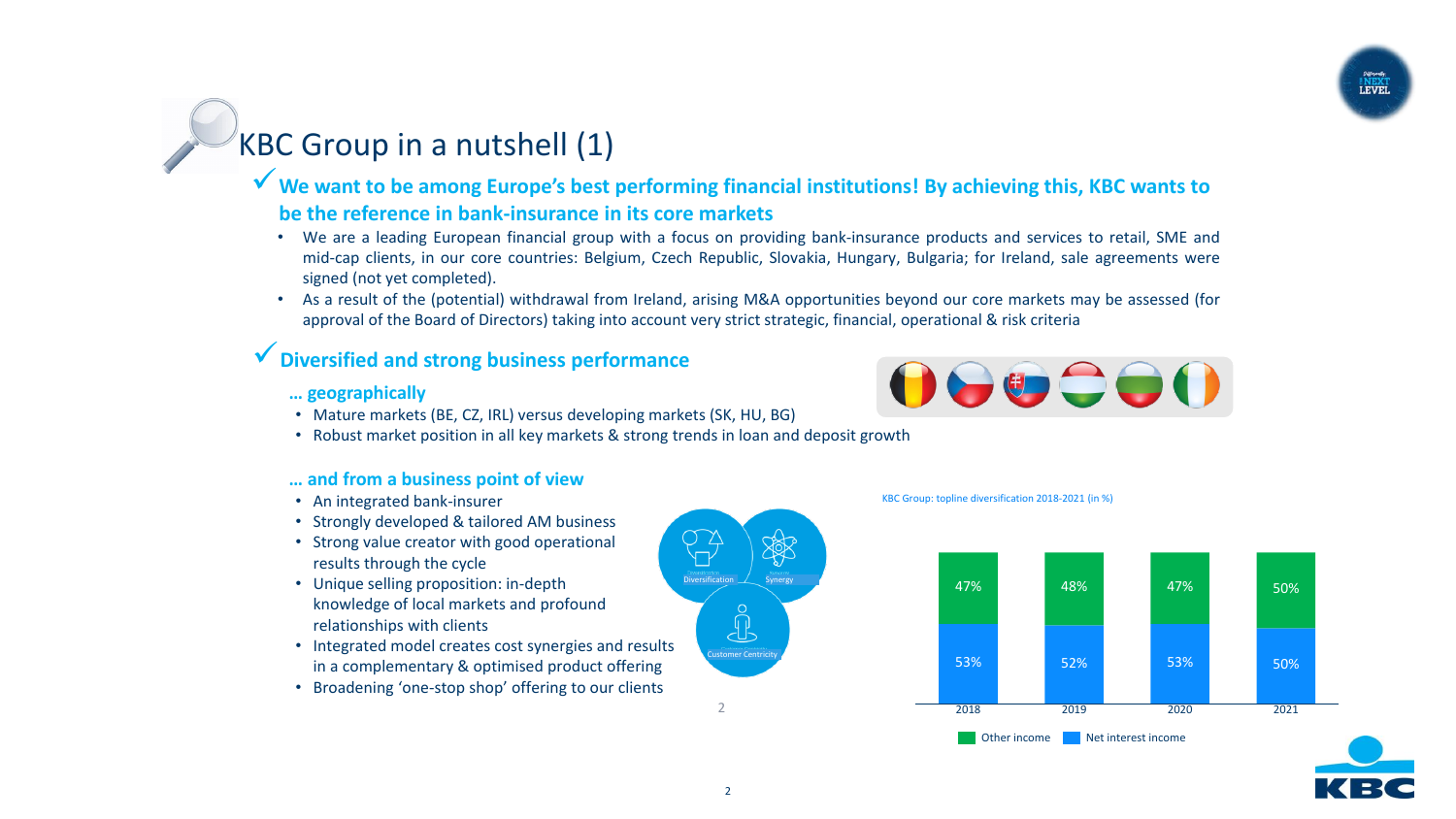# KBC Group in a nutshell (2)

✓**High profitability**



\* 11% when adjusted for the collective covid impairments

\*\* when excluding the one-off items due to the pending sales transactions in Ireland



## ✓**Solid capital position...**

Fully loaded Basel 3 CET1 ratio of KBC Group (Danish Compromise)



\* As of 1Q22, interim profit recognition (based on 50% profit accrual)

✓**… and robust liquidity positions**